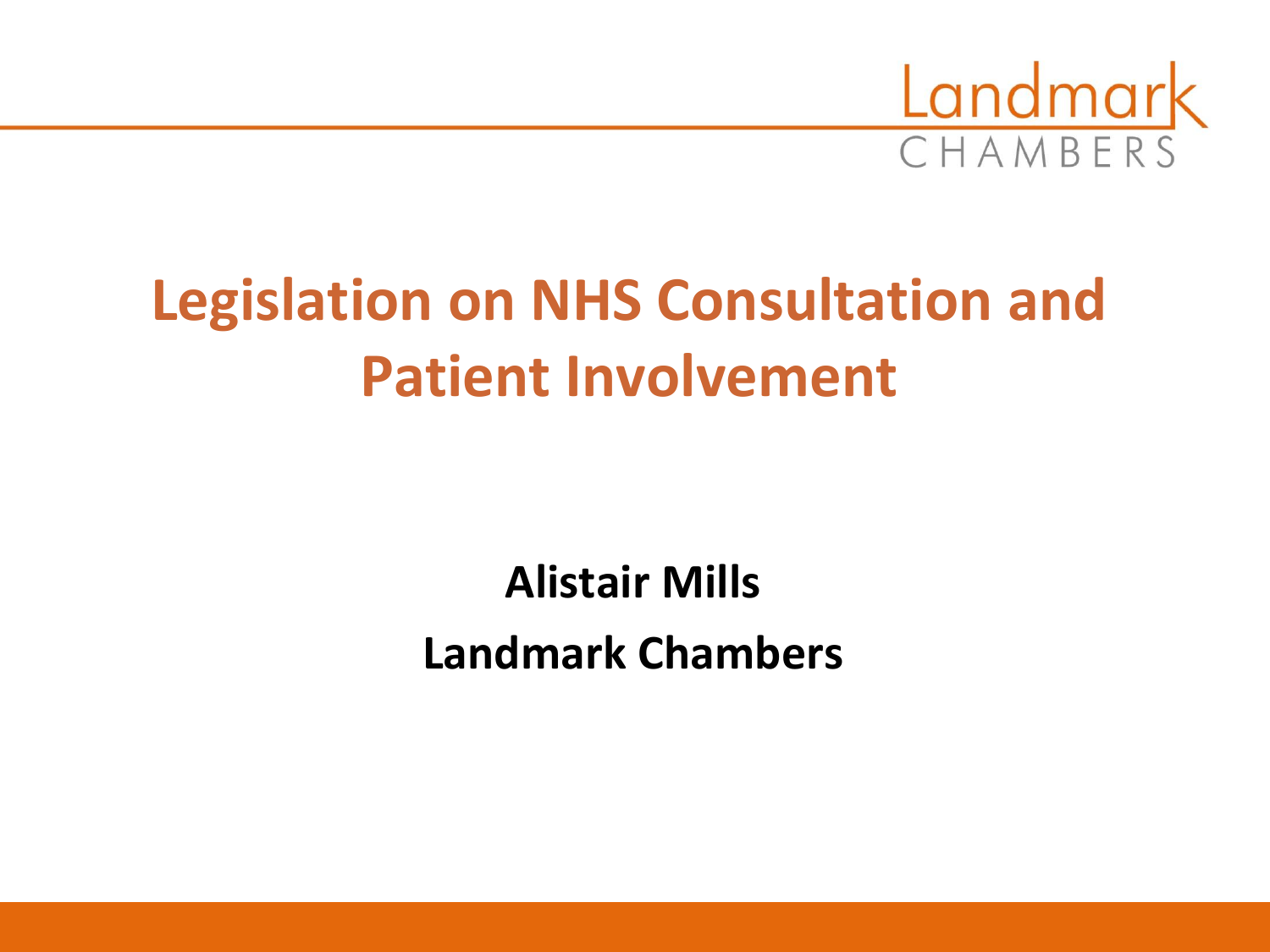### **Legislation on Patient Involvement**

 $\frac{1}{\sqrt{2}}$ 

- NHS Act 2006, s.242
- NHS Act 2006, s.14Z2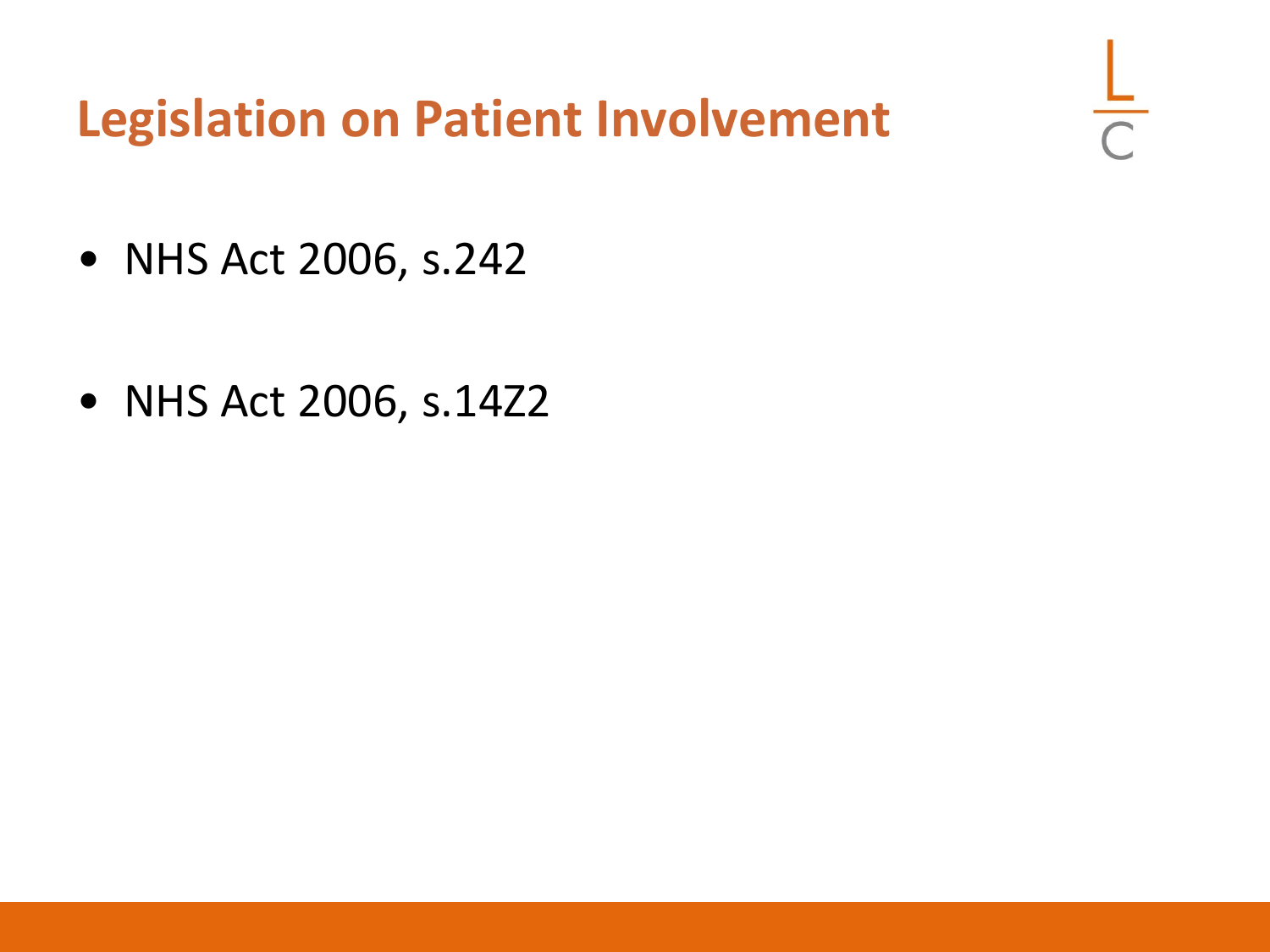#### **Section 242 – Bodies Subject**

- Applies to NHS trusts and NHS foundation trusts
- No duty upon SSH: *R (Fudge) v South West SHA* [2007] EWCA Civ 803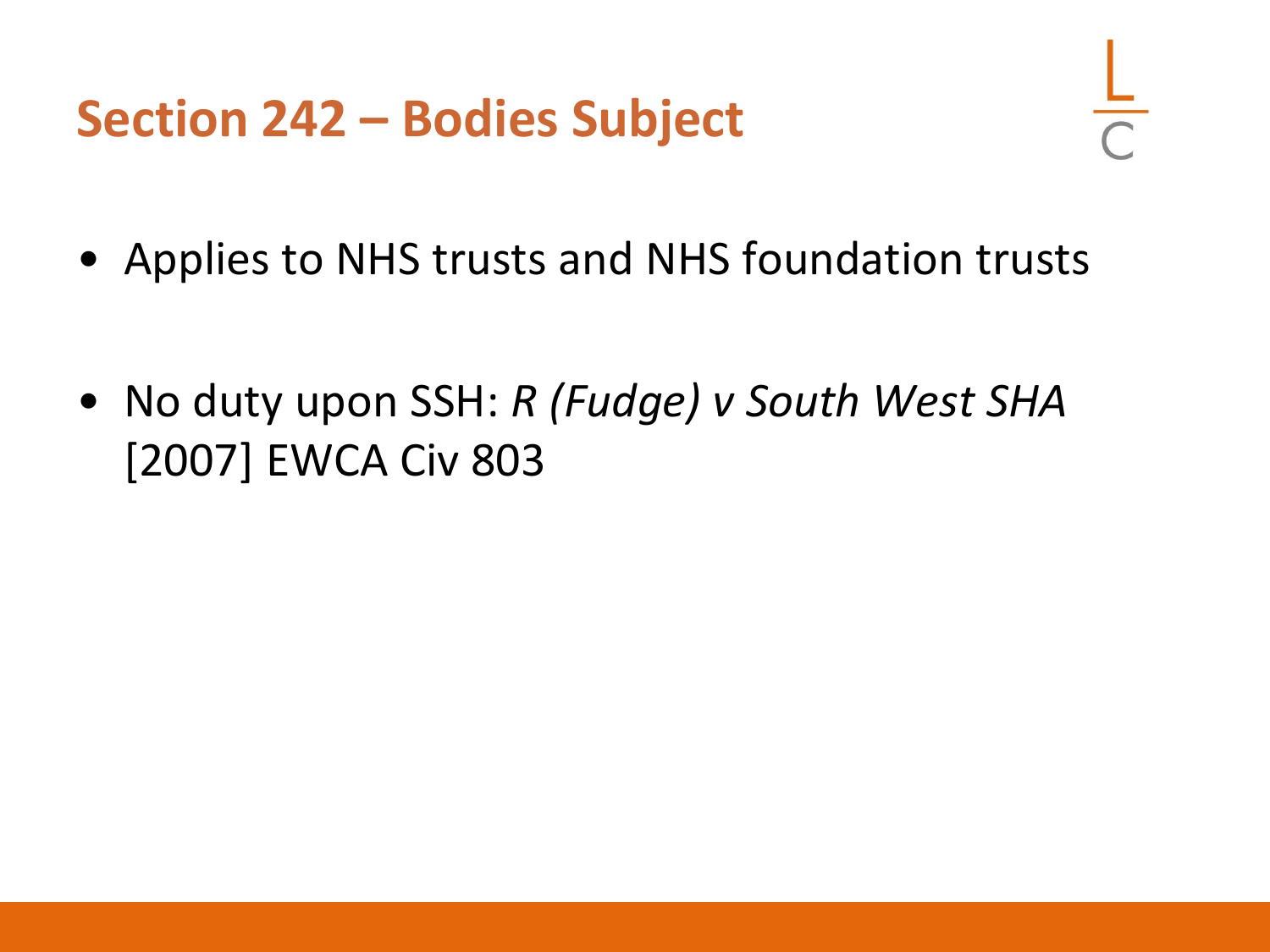**Section 242 – who are 'users'?**

- 'Users' of services are most obviously patients
- *R (Royal Brompton and Harefield NHS Foundation Trust) v Joint Committee of Primary Care Trusts* [2012] EWCA Civ 472 – 'users' of paediatric cardiac services include the parents of child patients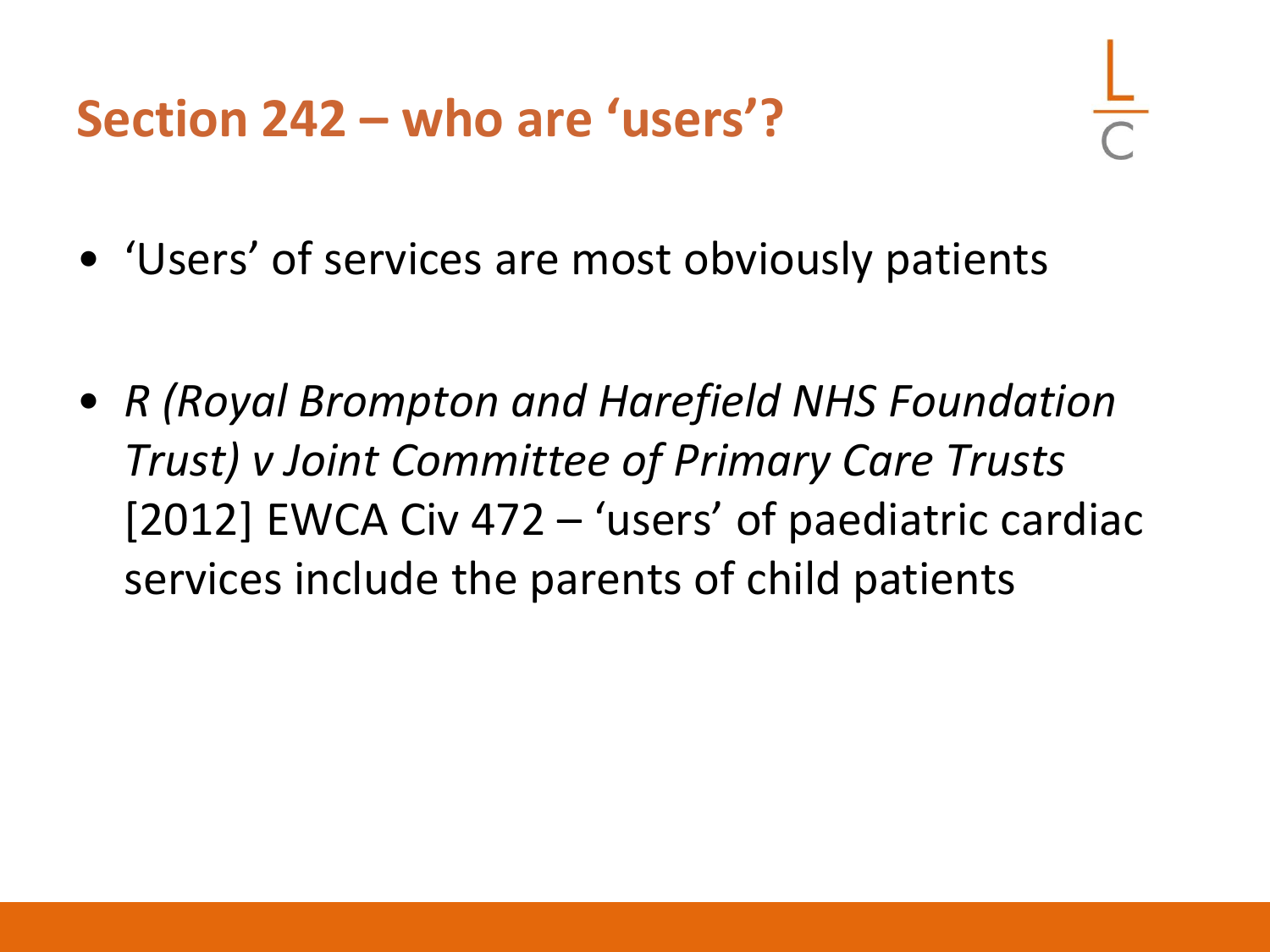- s.242(1C): arrangements for involvement in development and consideration of proposals for changes in the way services are provided
- Applies only where proposal to have impact upon:
	- Manner of delivery of services to users
	- Range of health services available to users
- Would not apply to purely internal administrative changes if no impact upon users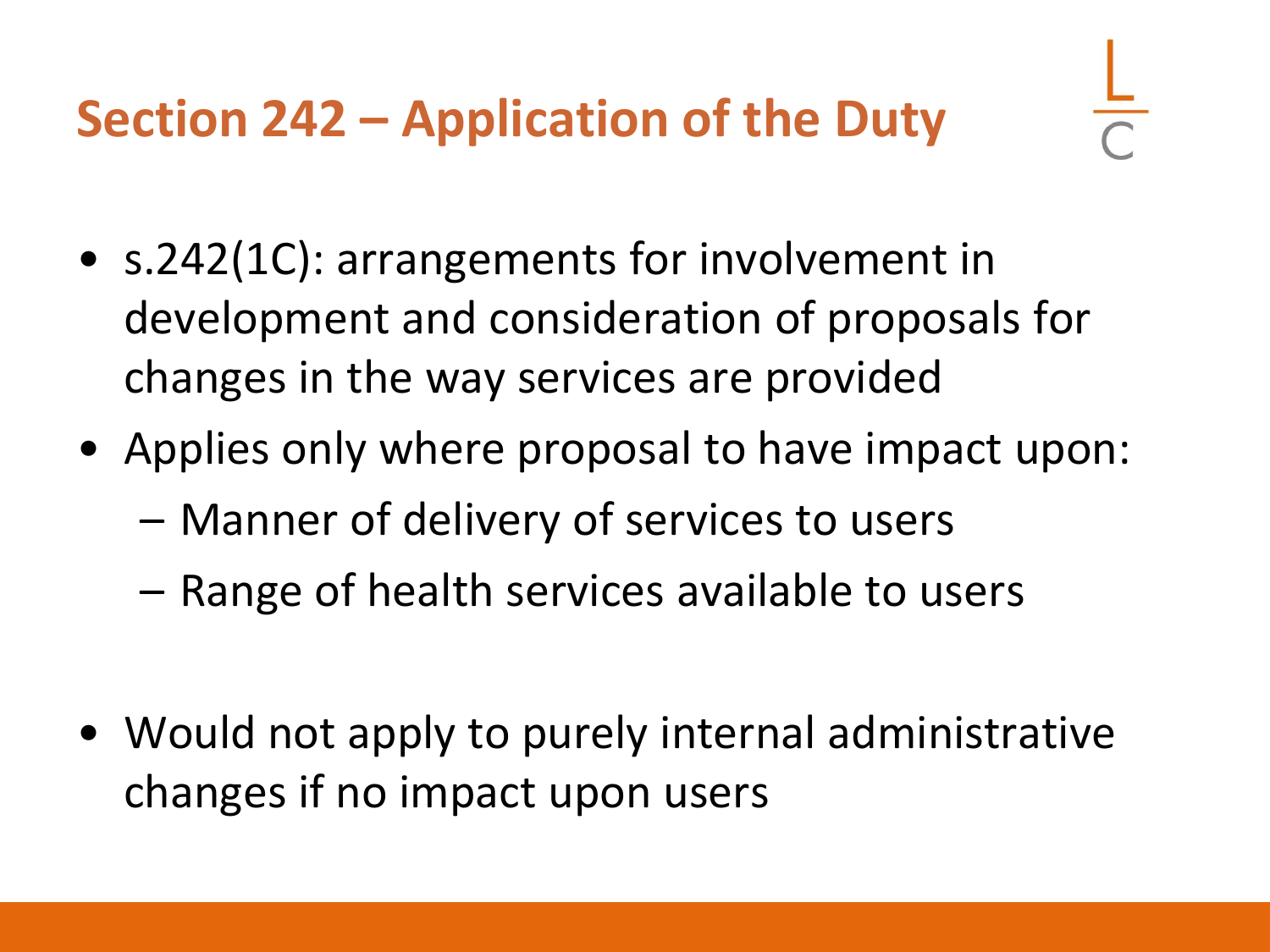# **Section 242 – Application of the Duty (2)**

- s.242(1B) applies to decisions to be made by an NHS trust/foundation trust affecting the operation of services
- Applies only where proposal to have impact upon:
	- Manner of delivery of services to users
	- Range of health services available to users
- Again, would not apply to entirely 'back of house' changes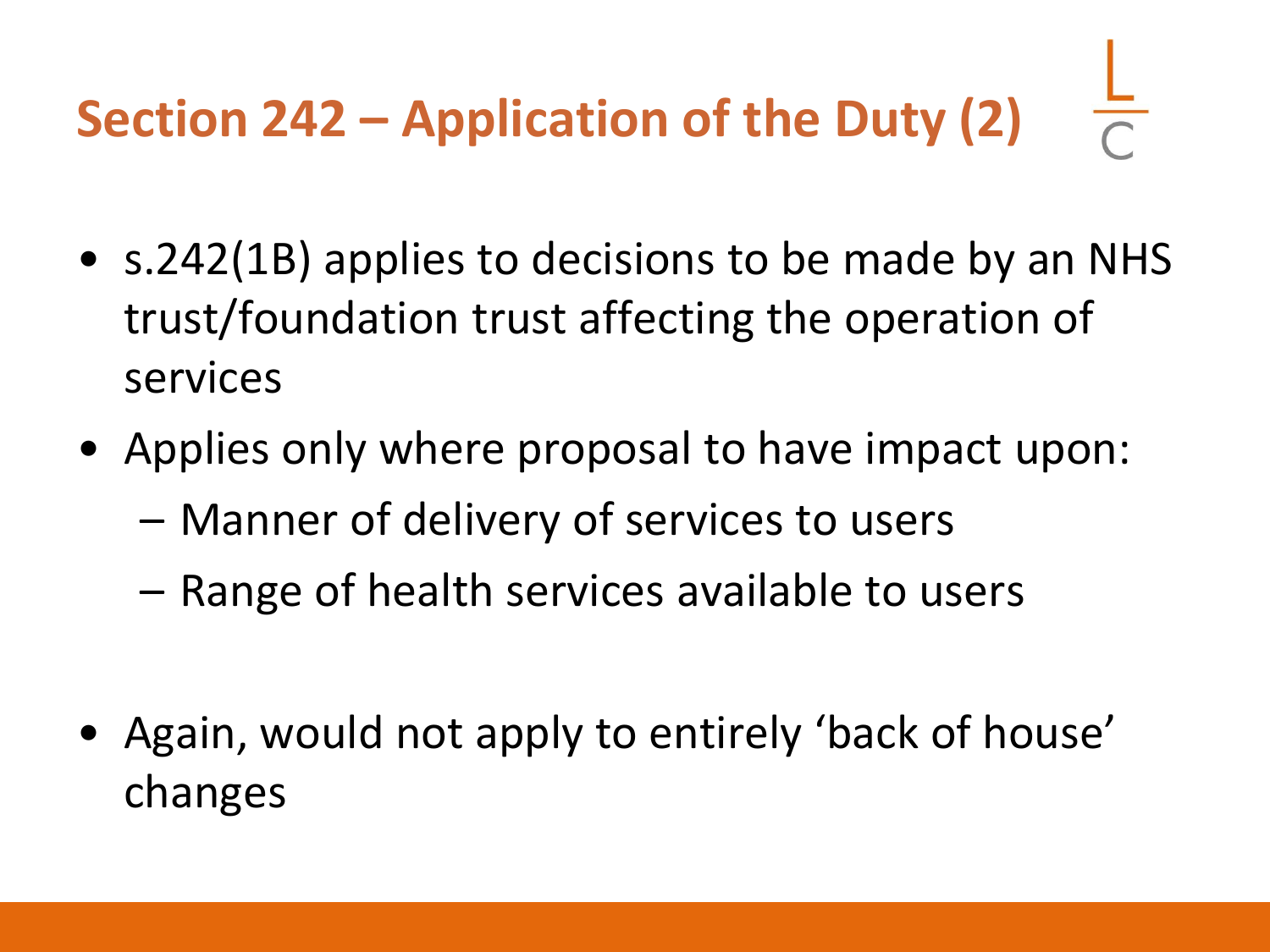## **Section 242 – Content of Duty (1)**

- Duty to make arrangements for involvement of users in:
	- Planning of provision of services
	- Development and consideration of proposals for change in the way services are provided
	- Decisions affecting operation of services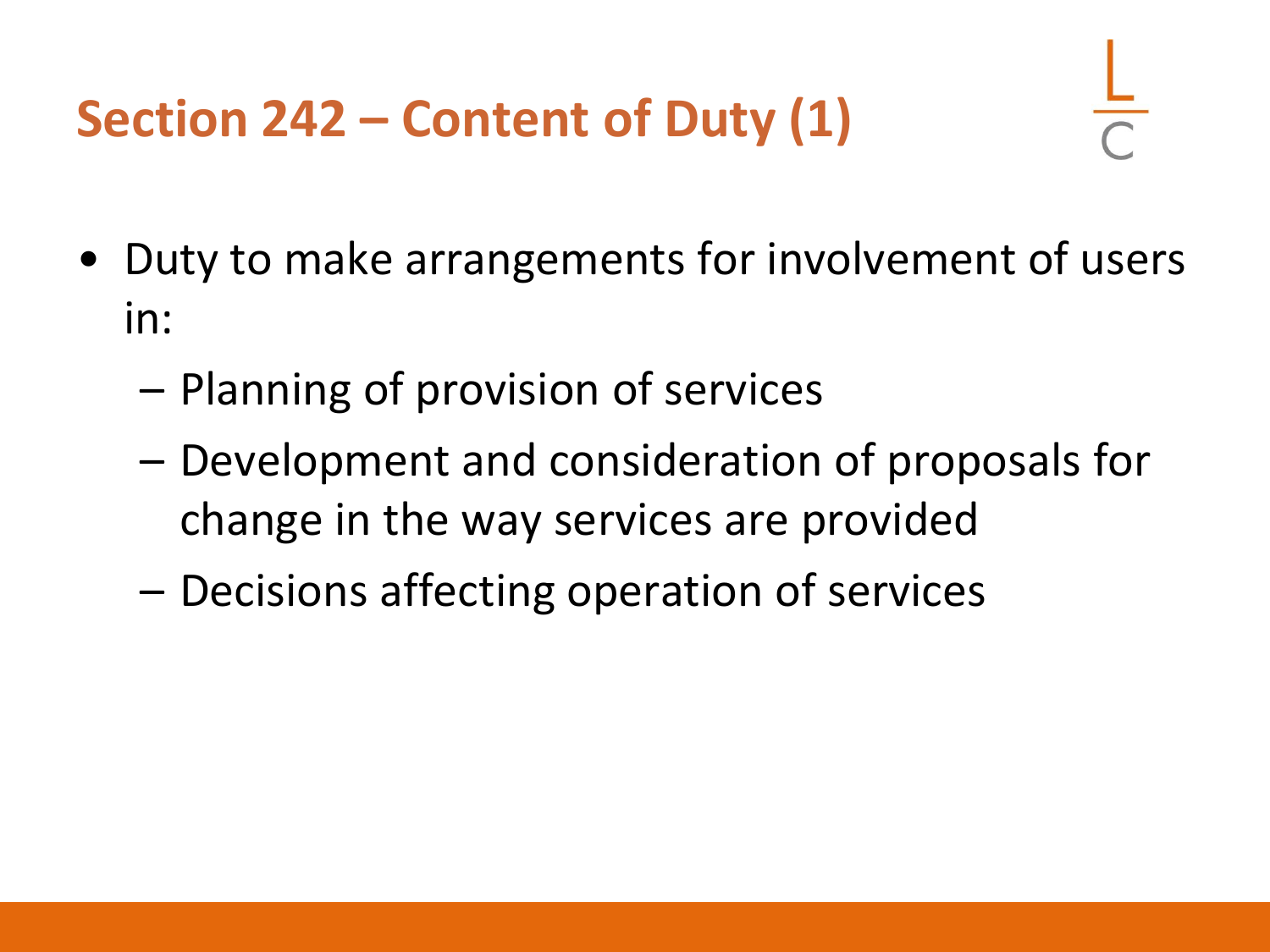**Section 242 – Content of Duty (2)**

- Not necessarily consultation: *Fudge*, paragraph 51 (on s.11 Health and Social Care Act 2001)
- Requires *user involvement*
- No obligation arises in relation to non-viable proposals: *R (Enfield BC) v SSH* [2009] EWHC 743 (Admin)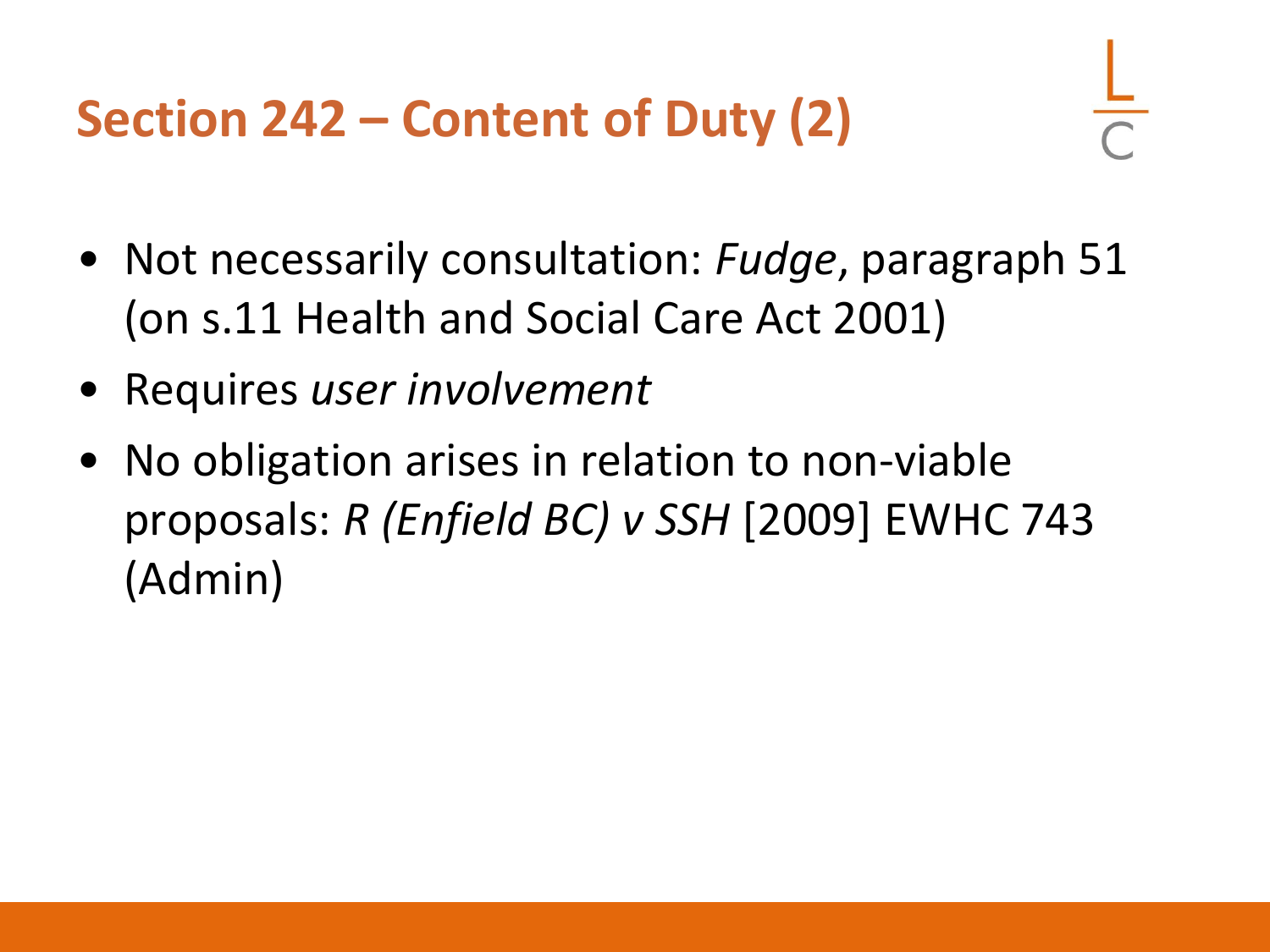**Section 242 – use of representatives**

- Allows engagement of users through focus groups or a patient representative group
- Different to s.14Z2 (see below)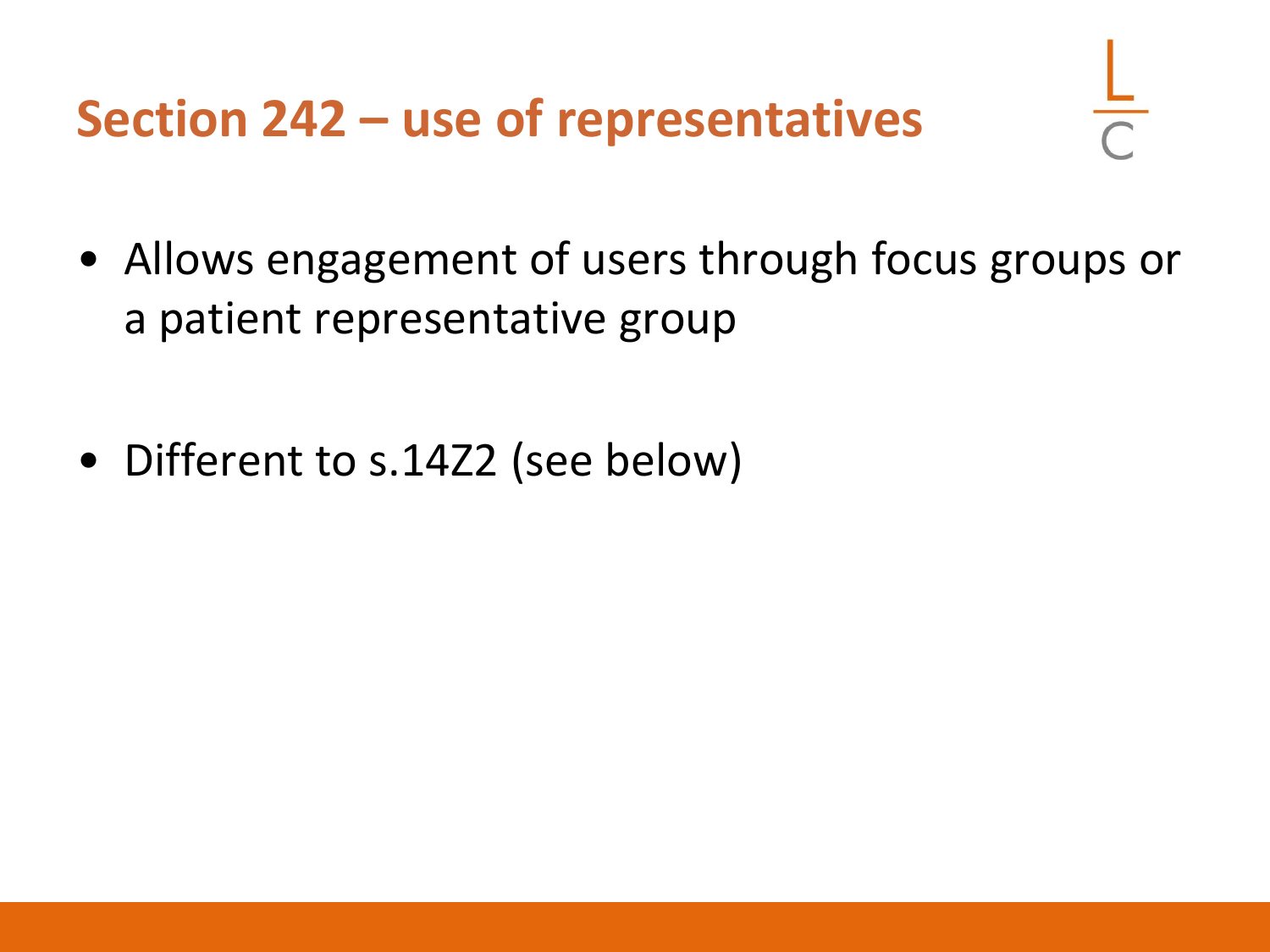### **Section 14Z2**

 $rac{L}{C}$ 

• Many similarities with s.242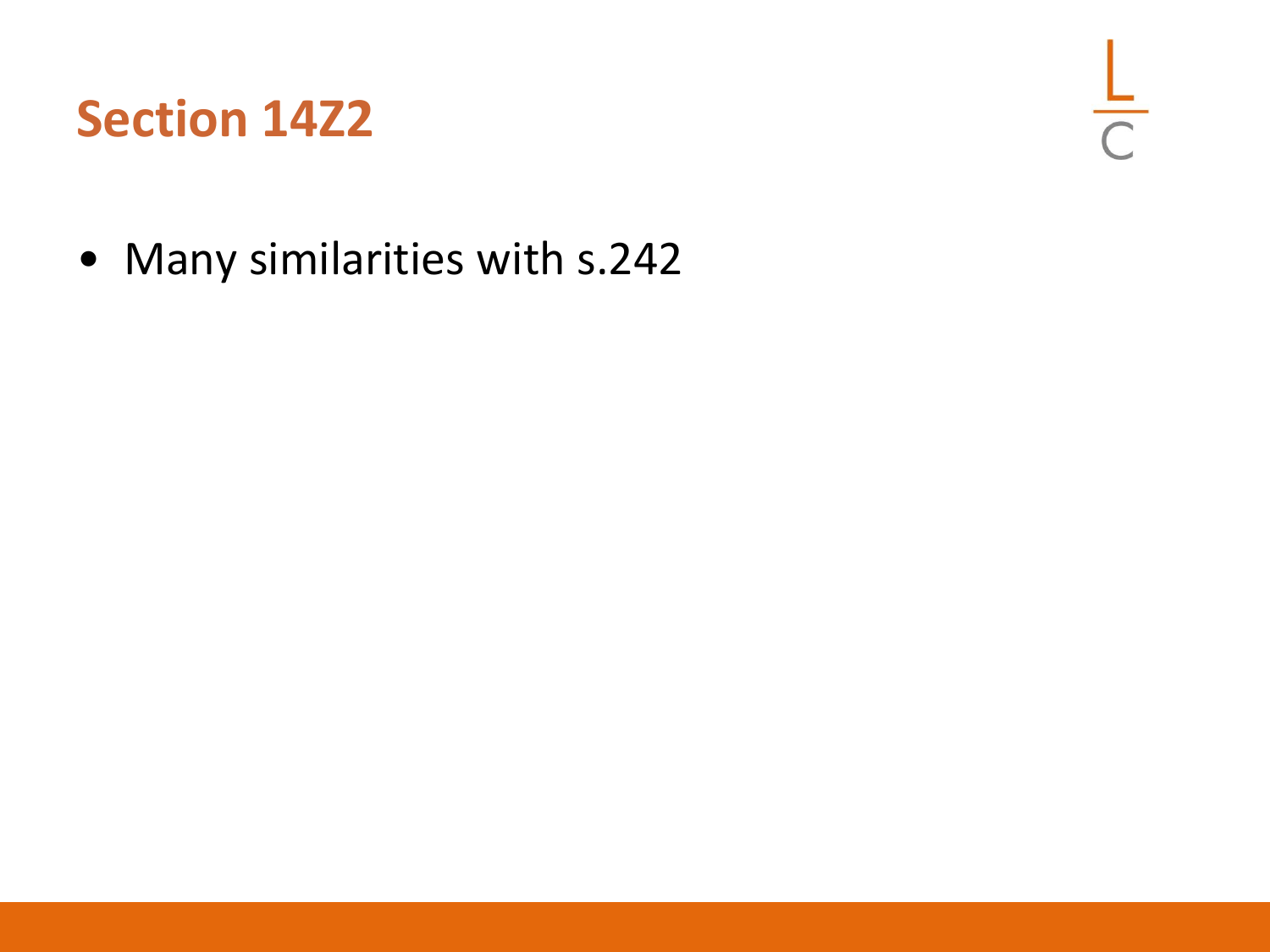#### **Section 14Z2 – Bodies Subject**

• Section 14Z2 applies to clinical commissioning groups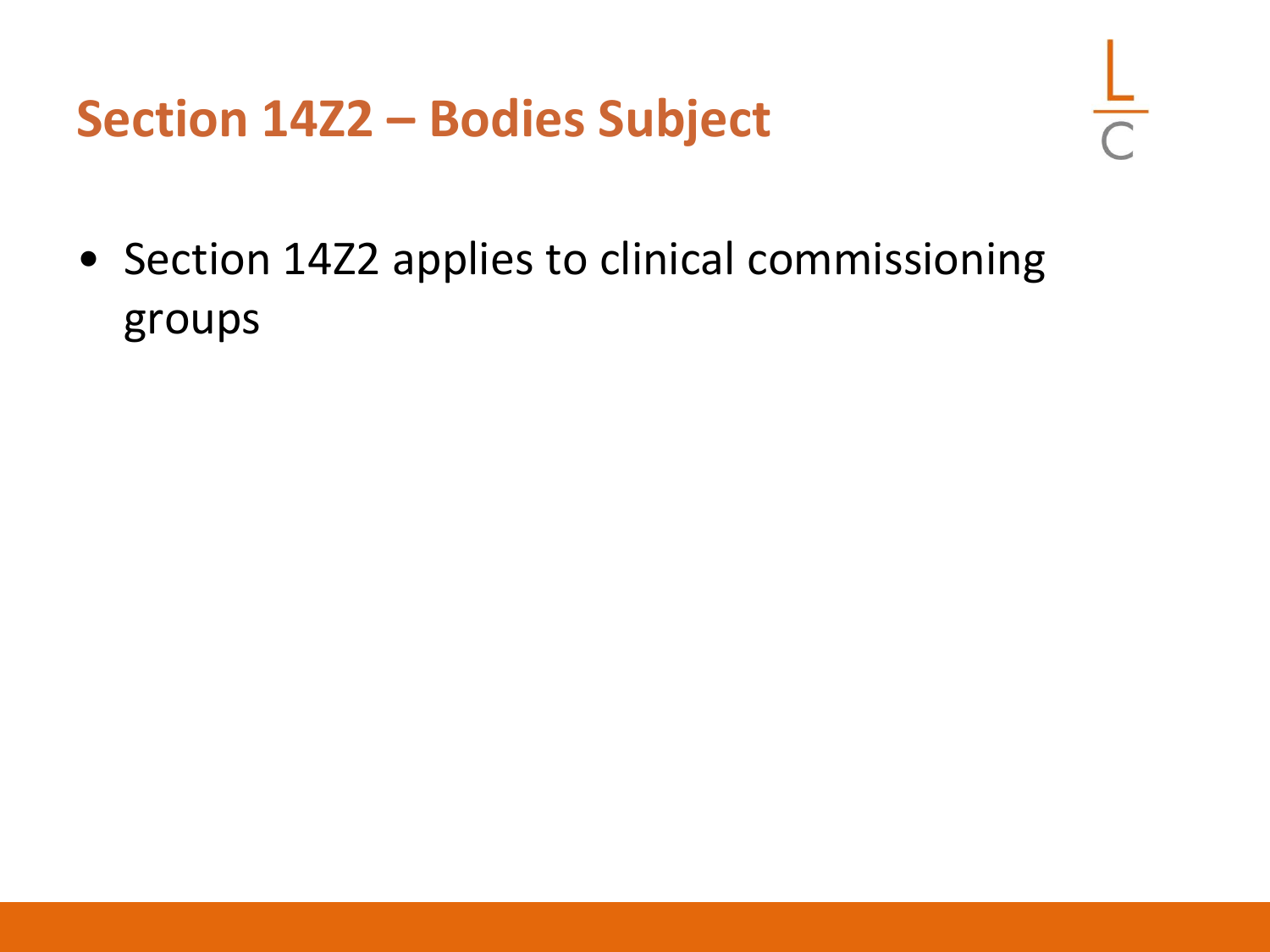## **Section 14Z2 – Content of Duty (1)**

- Duty to make arrangements to those to whom services are provided or may be provided:
	- In planning of commissioning arrangements
	- In development and consideration of proposals for change in commissioning arrangements
	- In decisions regarding the operation of commissioning arrangements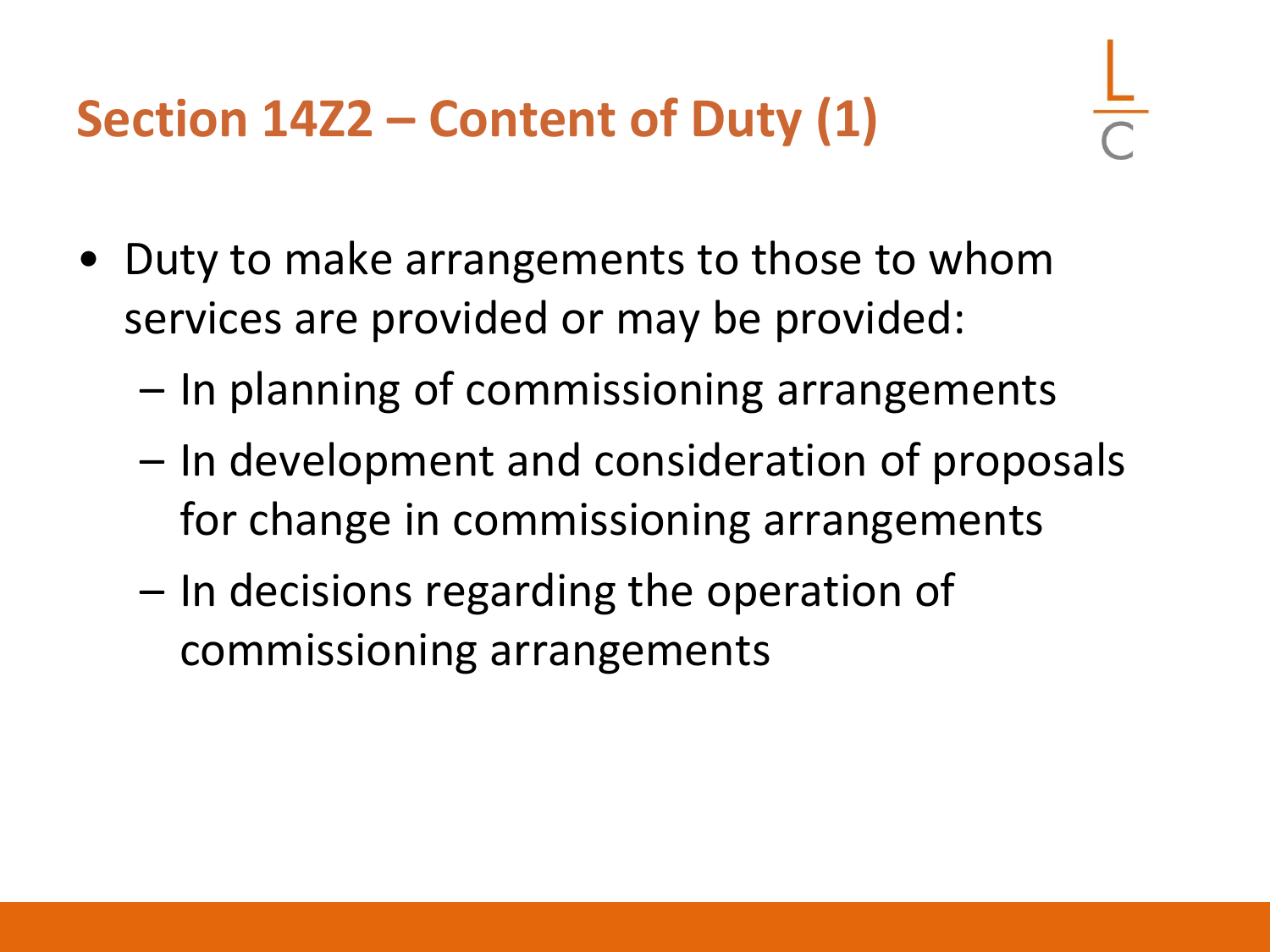## **Section 14Z2 – Content of Duty (2)**

- Not so far as a duty to consult:
	- Consultation
	- provision of information
	- "other ways" of involvement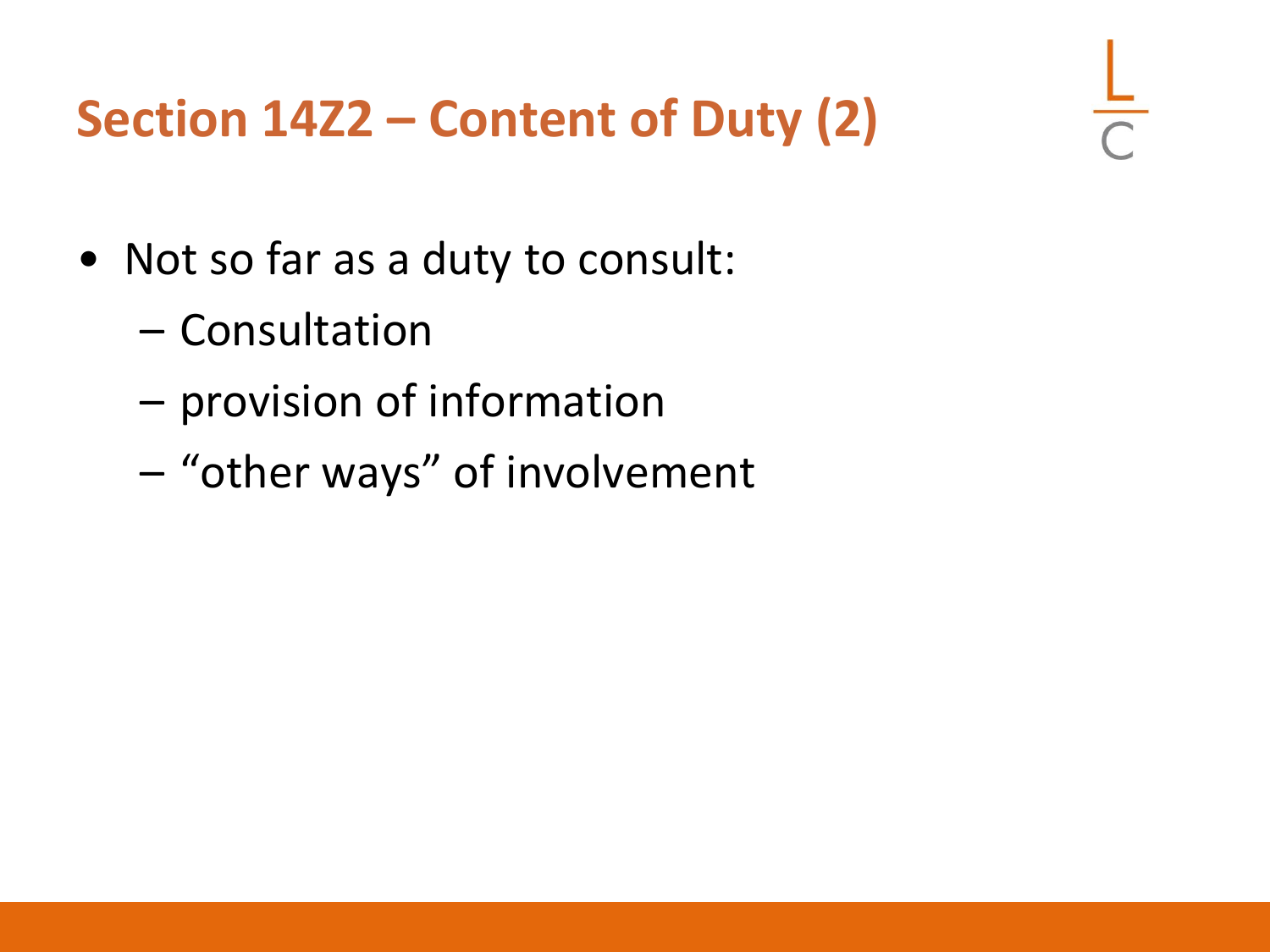## **Section 14Z2 – Representative bodies**

- Unlike s.242, no reference to "whether directly or through representatives"
- Cannot comply with s.14Z2 by involvement of representative bodies
- Involvement has to be direct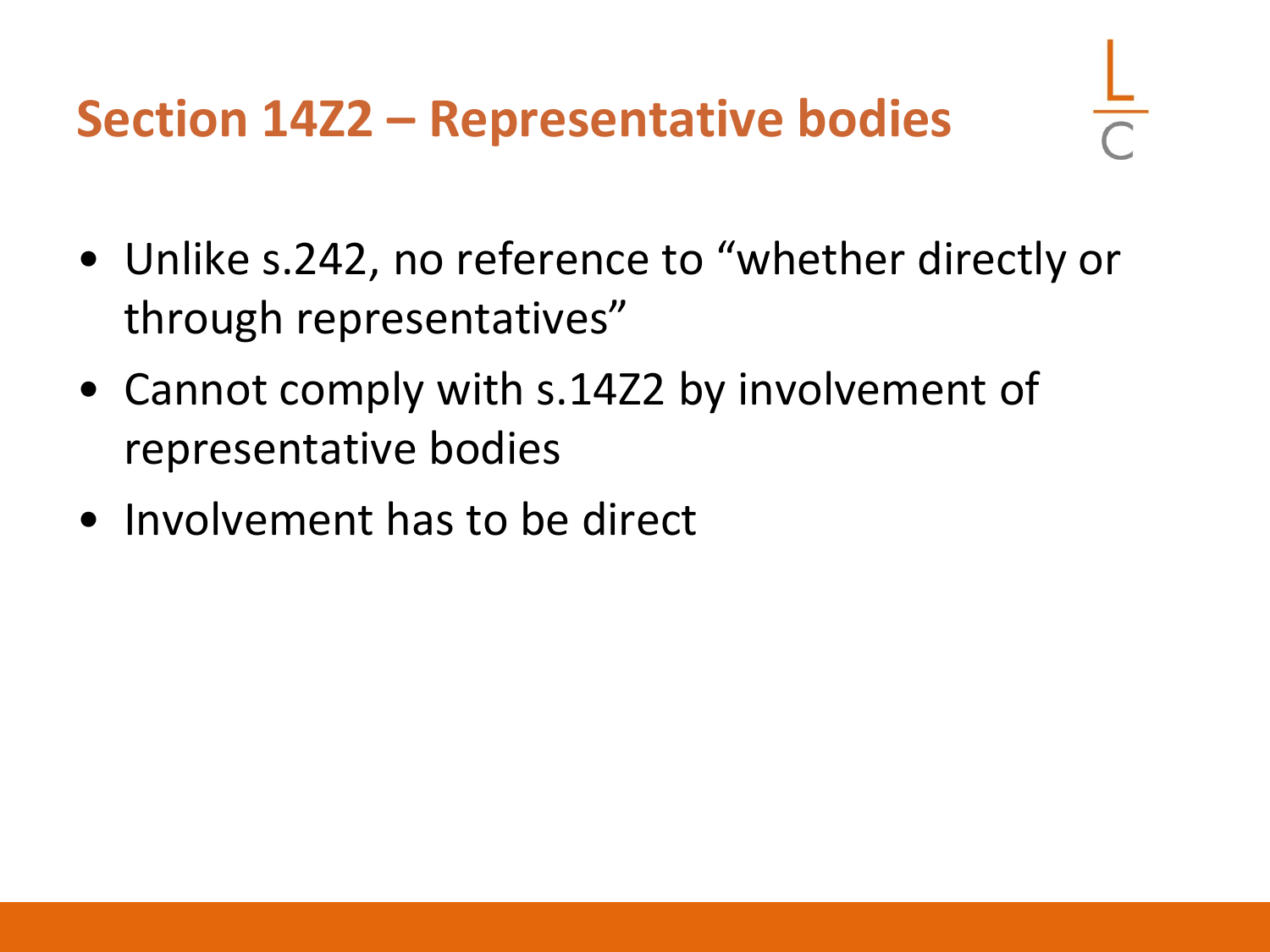#### **Section 14Z2 - Guidance**

- Statutory duty to have regard to guidance from NHS Commissioning Board
- Current version entitled '*Transforming Participation in Health and Care: the NHS Belongs to us all*'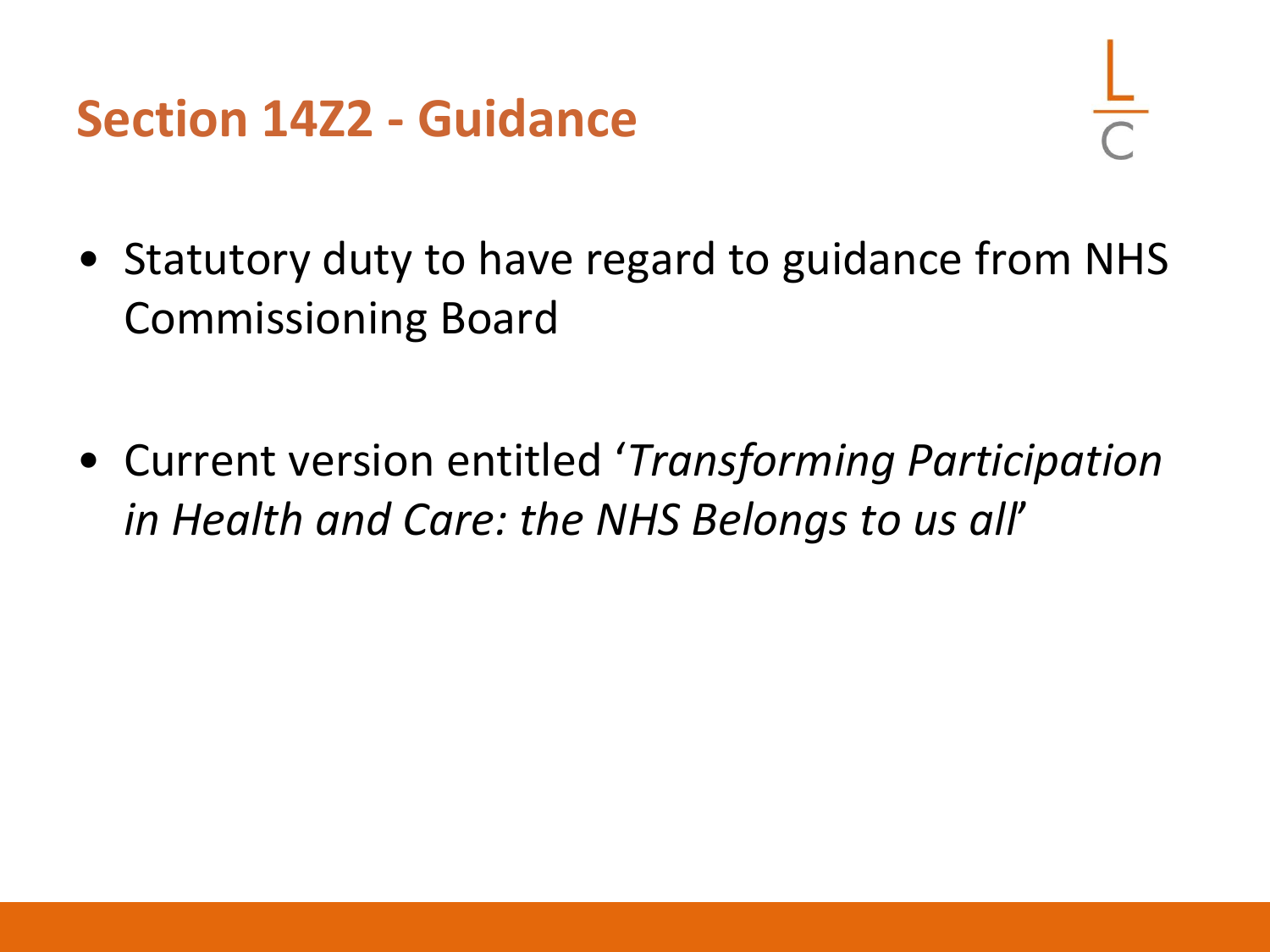## **The CCG's Constitution**

- s.14Z2(3) imposes requirements on a CCG's constitution:
	- Description of arrangements made under s.14Z2(2)
	- Statement of principles to be followed in implementing arrangements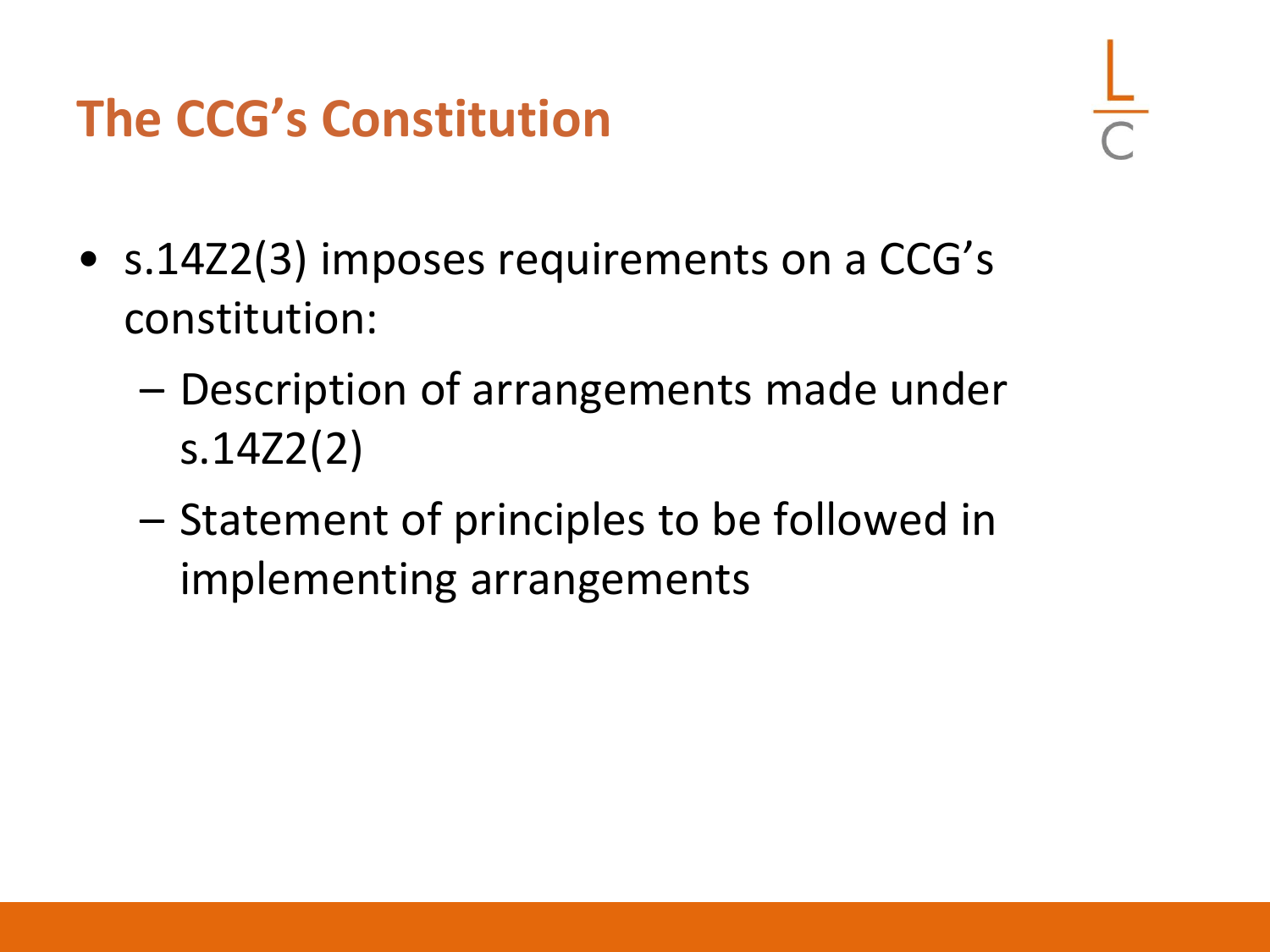## **Annual Commissioning Plan**

• s.14Z11 provides that the Annual Commissioning Plan must explain the arrangements made under s.14Z2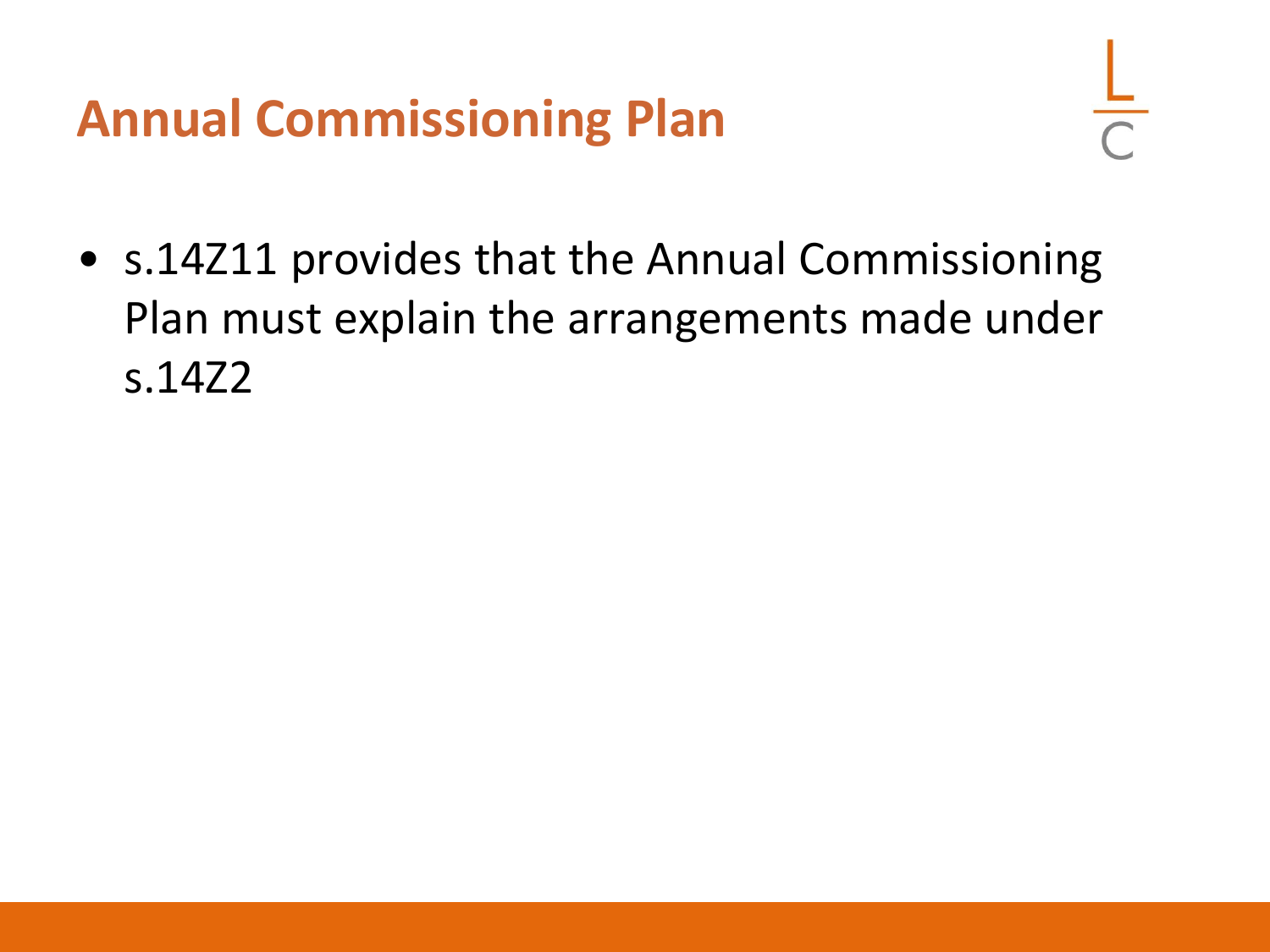### **Part 2, Chapter 5A**

- Different consultation requirements where SSH makes direction under Part 2, Chapter 5A of the 2006 Act
- Consultation more limited in these circumstances
- See *R (Lewisham Borough Council) v Secretary of State for Health* [2013] EWCA 1409, paragraph 16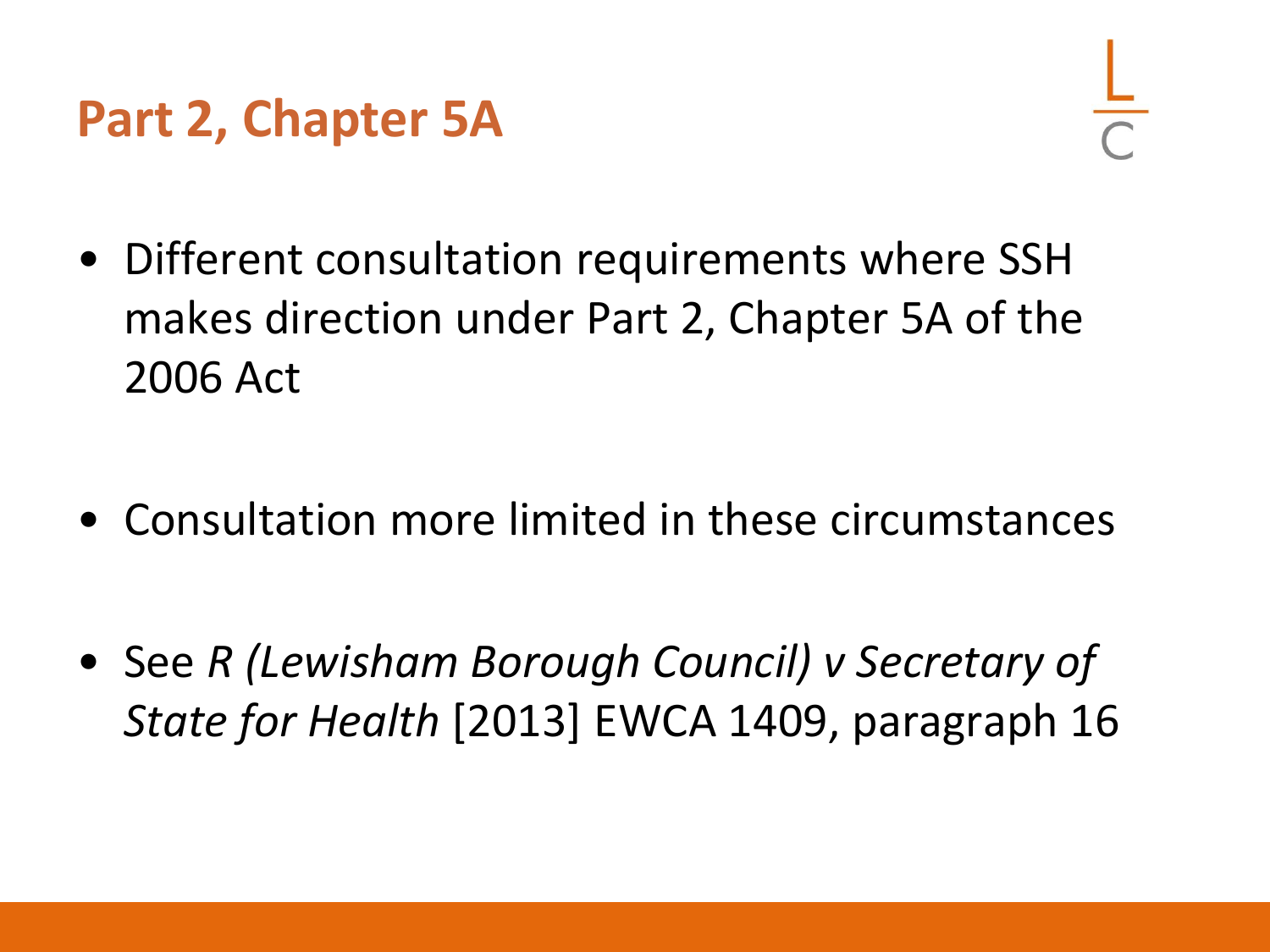## **What are 'Arrangements'**

- Currently no case law on the meaning of 'arrangements' in ss.242 and 14Z2
- Suggest involves:
	- Generic planning
	- Sufficient specificity rather than expressions of intent
	- *ad hoc* approach not sufficient